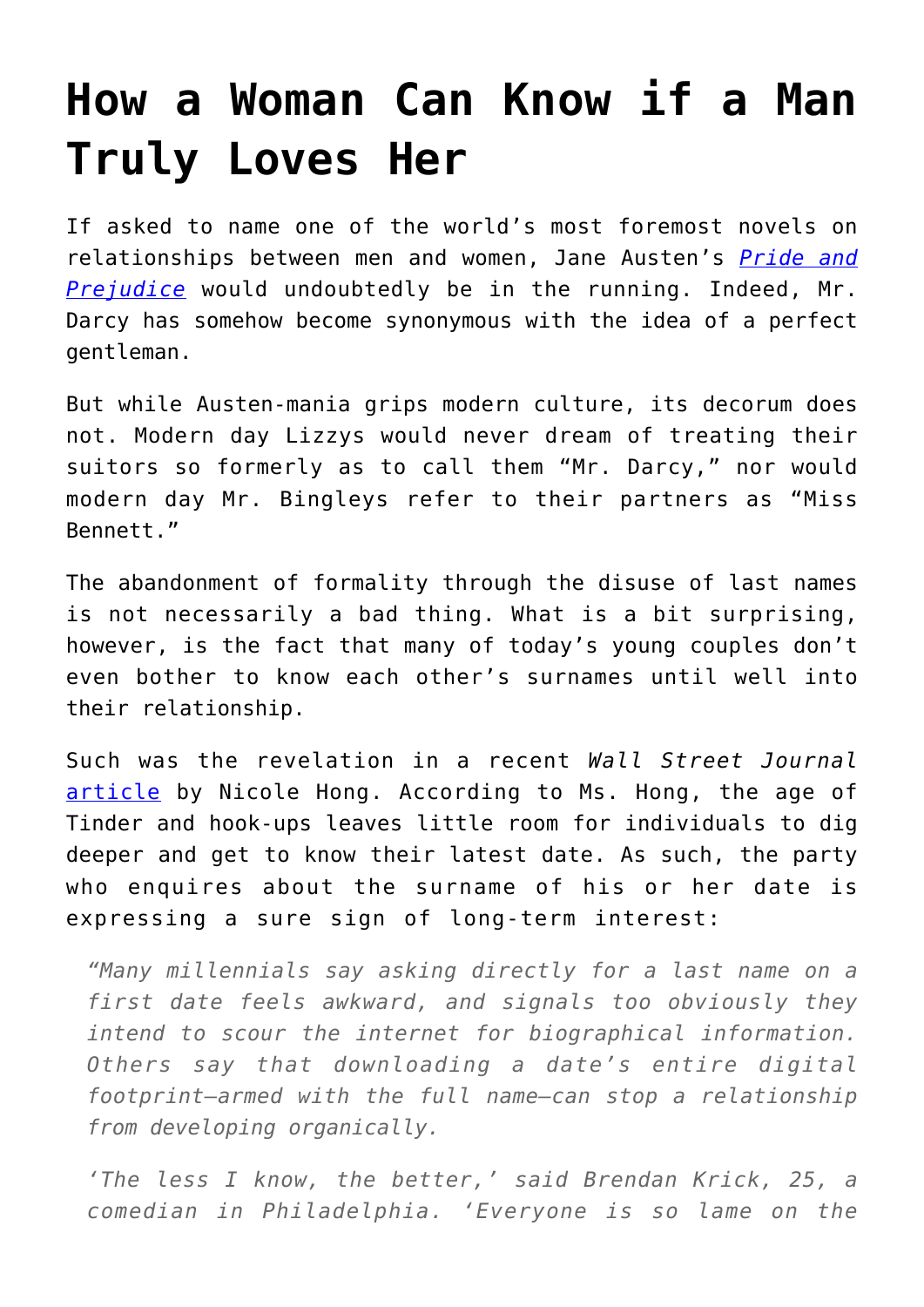*internet.' Just seeing that a woman liked 'a bunch of bands that suck' on her Facebook page could be a deal breaker, he said."*

With such attitudes, it's really no wonder that millennials are having a terrible time finding a suitable mate and [settling down](https://www.census.gov/content/dam/Census/library/visualizations/time-series/demo/families-and-households/ms-2.pdf). They're looking for love alright, but the thing that they perceive to be love (i.e. sex) is not really love at all.

C.S. Lewis described this best in his chapter on Eros in *[The](https://www.amazon.com/gp/product/0062565397/ref=as_li_qf_sp_asin_il_tl?ie=UTF8&tag=intelltakeo0d-20&camp=1789&creative=9325&linkCode=as2&creativeASIN=0062565397&linkId=02f7ccbde50467e493844b0359b54b1d) [Four Loves.](https://www.amazon.com/gp/product/0062565397/ref=as_li_qf_sp_asin_il_tl?ie=UTF8&tag=intelltakeo0d-20&camp=1789&creative=9325&linkCode=as2&creativeASIN=0062565397&linkId=02f7ccbde50467e493844b0359b54b1d)* According to Lewis, true, genuine, growing love focuses on the individual first:

*"Very often what comes first is simply a delighted preoccupation with the Beloved – a general, unspecified preoccupation with her in her totality. A man in this state really hasn't leisure to think of sex. He is too busy thinking of a person."*

In other words, the true lover will want to investigate and know all about the object of his affection. That includes – and at the most basic level, too – her name, first and last.

Lewis then goes on to explain how sexual desire is the exact opposite of this true, genuine form of love:

*"Sexual desire, without Eros, wants it [the sexual act], the thing in itself; Eros wants the Beloved.*

*The thing is a sensory pleasure; that is, an event occurring within one's own body. We use a most unfortunate idiom when we say, of a lustful man prowling the streets, that he 'wants a woman.' Strictly speaking, a woman is just what he does not want. He wants a pleasure for which a woman happens to be the necessary piece of apparatus. How much he cares about the woman as such may be gauged by his attitude to her five minutes after fruition (one does not keep the carton after*